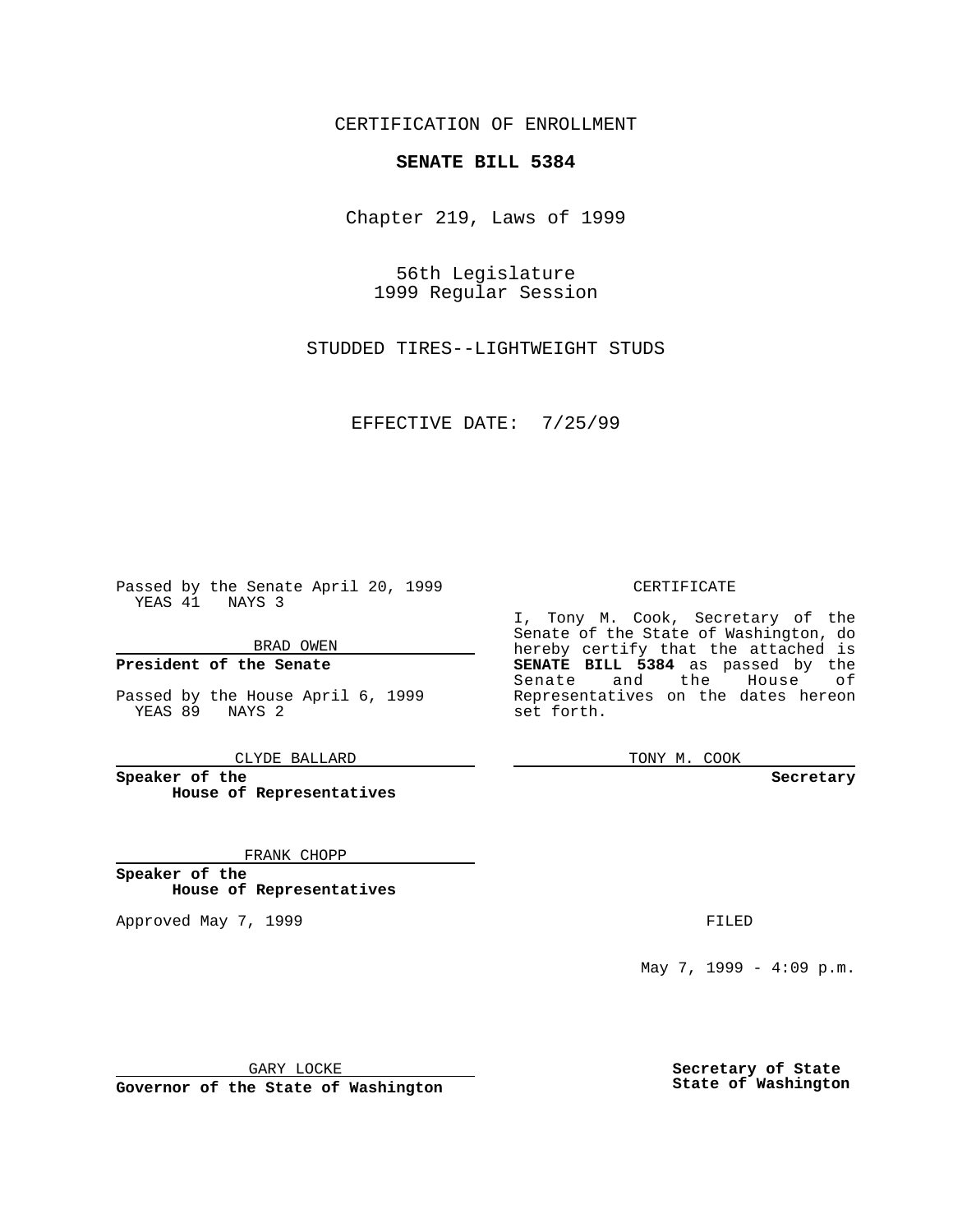## **SENATE BILL 5384** \_\_\_\_\_\_\_\_\_\_\_\_\_\_\_\_\_\_\_\_\_\_\_\_\_\_\_\_\_\_\_\_\_\_\_\_\_\_\_\_\_\_\_\_\_\_\_

\_\_\_\_\_\_\_\_\_\_\_\_\_\_\_\_\_\_\_\_\_\_\_\_\_\_\_\_\_\_\_\_\_\_\_\_\_\_\_\_\_\_\_\_\_\_\_

## AS AMENDED BY THE HOUSE

Passed Legislature - 1999 Regular Session

**State of Washington 56th Legislature 1999 Regular Session**

**By** Senators Heavey, Benton, Haugen and Horn; by request of Department of Transportation

Read first time 01/21/1999. Referred to Committee on Transportation.

 AN ACT Relating to studded tires; adding a new section to chapter 46.04 RCW; and adding new sections to chapter 46.37 RCW.

BE IT ENACTED BY THE LEGISLATURE OF THE STATE OF WASHINGTON:

 NEW SECTION. **Sec. 1.** A new section is added to chapter 46.04 RCW to read as follows:

 "Lightweight stud" means a stud intended for installation and use in a vehicle tire. As used in this title, this means a stud that is recommended by the manufacturer of the tire for the type and size of the tire and that:

 (1) Weighs no more than 1.5 grams if the stud conforms to Tire Stud Manufacturing Institute (TSMI) stud size 14 or less;

 (2) Weighs no more than 2.3 grams if the stud conforms to TSMI stud size 15 or 16; or

 (3) Weighs no more than 3.0 grams if the stud conforms to TSMI stud size 17 or larger.

 A lightweight stud may contain any materials necessary to achieve the lighter weight.